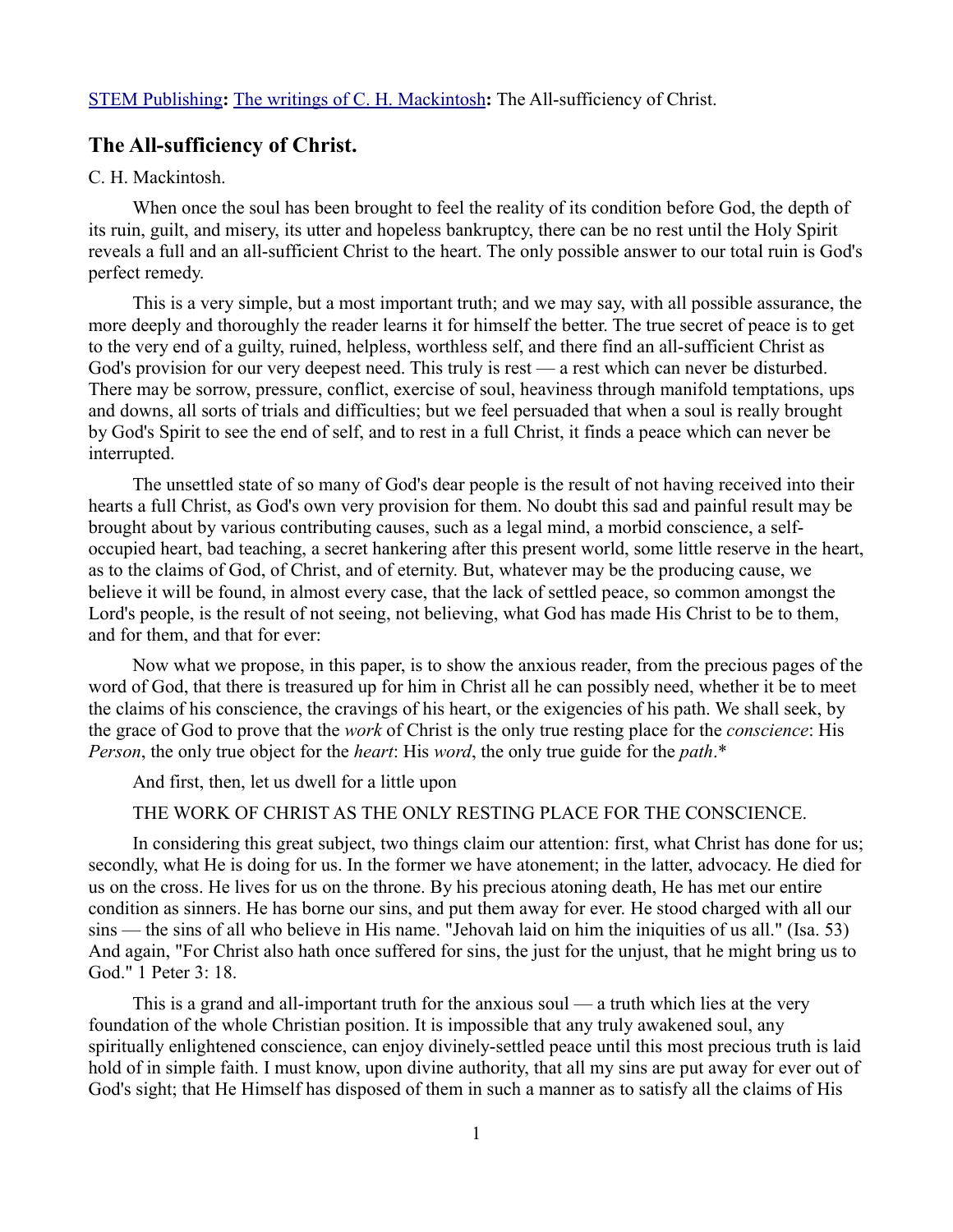throne, and all the attributes of His nature; that He has glorified Himself in the putting away of my sins, in a far higher and more wonderful manner than if he had sent me to an everlasting hell on account of them.

Yes, He Himself has done it. This is the very gist and marrow, the heart's core of the whole matter. God has laid our sins on Jesus, and He tells us so in His holy word, so that we may know it upon divine authority — an authority that cannot lie. God planned it; God did it; God says it. It is all of God, from first to last, and we have simply to rest in it like a little child. How do I know that Jesus bore my sins in His own body on the tree? By the very same authority which tells me I had sins to be borne. God, in His marvellous and matchless love, assures me, a poor guilty, hell-deserving sinner, that He has Himself undertaken the whole matter of my sins, and disposed of it in such a manner as to bring a rich harvest of glory to His own eternal name, throughout the wide universe, in presence of all created intelligence.

The living faith of this must tranquilize the conscience. If God has satisfied Himself about my sins, I may well be satisfied also. I know I am a sinner — it may be the chief of sinners. I know my sins are more in number than the hairs of my head; that they are black as midnight — black as hell itself. I know that any one of these sins, the very least, deserves the eternal flames of hell. I know because God's word tells me — that a single speck of sin can never enter His holy presence; and hence, so far as I am concerned, there was no possible issue, save eternal separation from God. All this I know, upon the clear and unquestionable authority of that word which is settled for ever in heaven.

But oh the profound mystery of the cross! — the glorious mystery of redeeming love I see God Himself taking all my sins — the black and terrible category — all my sins, as He knew and estimated them. I see Him laying them all upon the head of my blessed Substitute, and dealing with Him about them. I see all the billows and waves of God's righteous wrath — His wrath against my sins — His wrath which should have consumed me soul and body in hell throughout a dreary eternity; I see them all rolling over the man who stood in my stead; who represented me before God; who bore all that was due to me: with whom a holy God dealt as He should have dealt with me. I see inflexible justice, holiness, truth, and righteousness dealing with my sins, and making a clear and eternal riddance of them. Not one of them is suffered to pass! There is no connivance, no palliation, no slurring over, no indifference. This could not possibly be, once God Himself took the matter in hand. His glory was at stake; His unsullied holiness, His eternal majesty, the lofty claims of His government.

All these had to be provided for in such wise as to glorify Himself in view of angels, men, and devils. He might have sent me to hell — righteously, justly, sent me to hell — because of my sins. I deserved nothing else. My whole moral being, from its profoundest depths, owns this — must own it. I have not a word to say in excuse for a single sinful thought, to say nothing of a sin-stained life from first to last — yes, a life of deliberate, rebellious, high-handed sin.

Others may reason as they please as to the injustice of an eternity of punishment for a life of sin — the utter want of proportion between a few years of wrong-doing and endless ages of torment in the lake of fire. They may reason, but I thoroughly believe, and unreservedly confess, that for a single sin against such a Being as the God whom I see at the cross, I richly deserved everlasting punishment in the deep, dark, and dismal pit of hell.

I am not writing as a theologian; if I were, it would be a very easy task indeed to bring an unanswerable array of scripture evidence in proof of the solemn truth of eternal punishment. But no; I am writing as one who has been divinely taught the true desert of sin, and that desert I calmly, deliberately, and solemnly declare, is, and can be, nothing less than eternal exclusion from the presence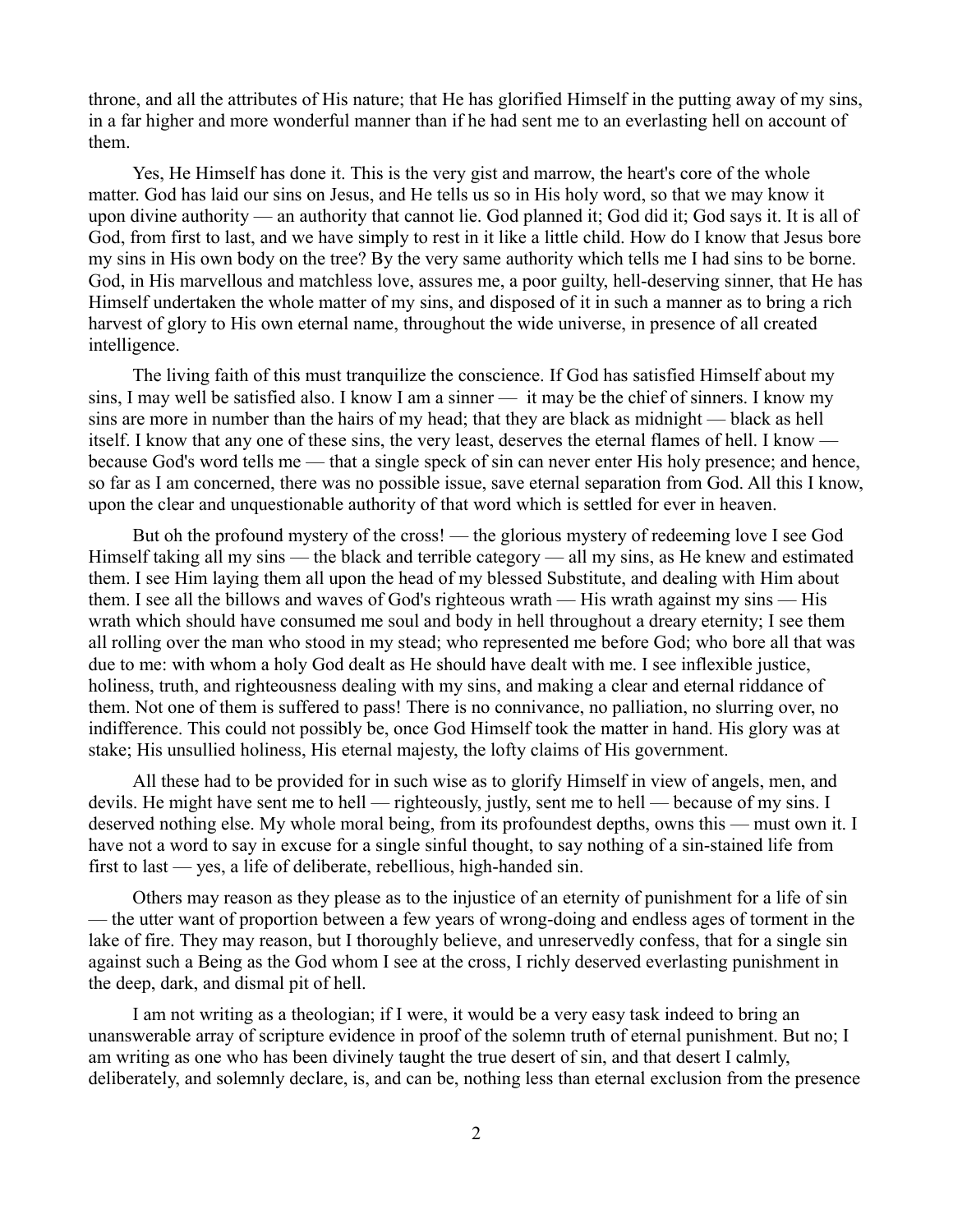of God and the Lamb — eternal torment in the lake that burneth with fire and brimstone.

But — eternal hallelujahs to the God of all grace! — instead of sending us to hell because of our sins, He sent His Son to be the propitiation for those sins. And in the unfolding of the marvellous plan of redemption, we see a holy God dealing with the question of our sins, and executing judgment upon them in the Person of His well-beloved, eternal, and co-equal Son, in order that the full flood-tide of His love might flow down into our hearts. "Herein is love, not that we loved God, but that he loved us, and sent his Son to be the propitiation for our sins." 1 John 4: 10.

Now this must give peace to the conscience, if only it be received in the simplicity of faith. How is it possible for a person to believe that God has satisfied Himself as to his sins, and not have peace? If God says to us, "Your sins and iniquities I will remember no more," what could we desire further as a basis of peace for our conscience? If God assures me that all my sins are blotted out as a thick; cloud — that they are cast behind His back — for ever gone from His sight — should I not have peace? If He shows me the man who bore my sins on the cross, now crowned at the right hand of the Majesty in the heavens, ought not my soul to enter into perfect rest as to the question of my sins? Most assuredly.

For how, let me ask, did Christ reach the place which He now fills on the throne of God? Was it as God over all, blessed for ever? No; for He was always that. Was it as the eternal Son of the Father? No; He was ever that — ever in the bosom of the Father — the object of the Father's eternal and ineffable delight. Was it as a spotless, holy, perfect Man, whose nature was absolutely pure, perfectly free from sin? No; for in that character, and on that ground, He could at any moment, between the manger and the cross, have claimed a place at the right hand of God. How was it then? Eternal praise to the God of all grace! it was as the One who had by His death accomplished the glorious work of redemption — the One who had stood charged with the full weight of our sins — he One who had perfectly satisfied all the righteous claims of that throne on which He now sits.

This is a grand, cardinal point for the anxious reader to seize. It cannot fail to emancipate the heart, and tranquilize the conscience. We cannot possibly behold by faith the Man who was nailed to the tree, now crowned on the throne, and not have peace with God. The Lord Jesus Christ, having taken upon Himself our sins, and the judgment due to them, He could not be where He now is if a single one of those sins remained unatoned for. To see the sin-bearer crowned with glory is to see our sins gone for ever from the divine presence. Where are our sins? They are all obliterated. How do we know this? The One who took them all upon Himself has passed through the heavens to the very highest pinnacle of glory. Eternal justice has wreathed His blessed brow with a diadem of glory, as the Accomplisher of our redemption — the Bearer of our sins; thus proving, beyond all question, or possibility of a question, that our sins are all put away out of God's sight for ever. A crowned Christ, and a clear conscience, are, in the blessed economy of grace, inseparably linked together. Wondrous fact! Well may we chant with all our ransomed powers the praises of redeeming love.

But let us see how this most consolatory truth is set forth in holy scripture. In Romans 3 we read, "But now the righteousness of God, without law *[coris nomou],* is manifested, being witnessed by the law and the prophets; even the righteousness of God, by faith of Jesus Christ, unto all and upon all them that believe: for there is no difference: for all have sinned, and come short of the glory of God; being justified freely by his grace, through the redemption that is in Christ Jesus*: whom God hath set forth* a propitiation through faith in his blood, to declare his righteousness for the remission [or passing] over] of sins that are past [in time gone by], through the forbearance of God; to declare at this time his righteousness; that he might be just, and the justifier of him which believeth in Jesus."

Again, in Romans 4, speaking of Abraham's faith being counted to him for righteousness, the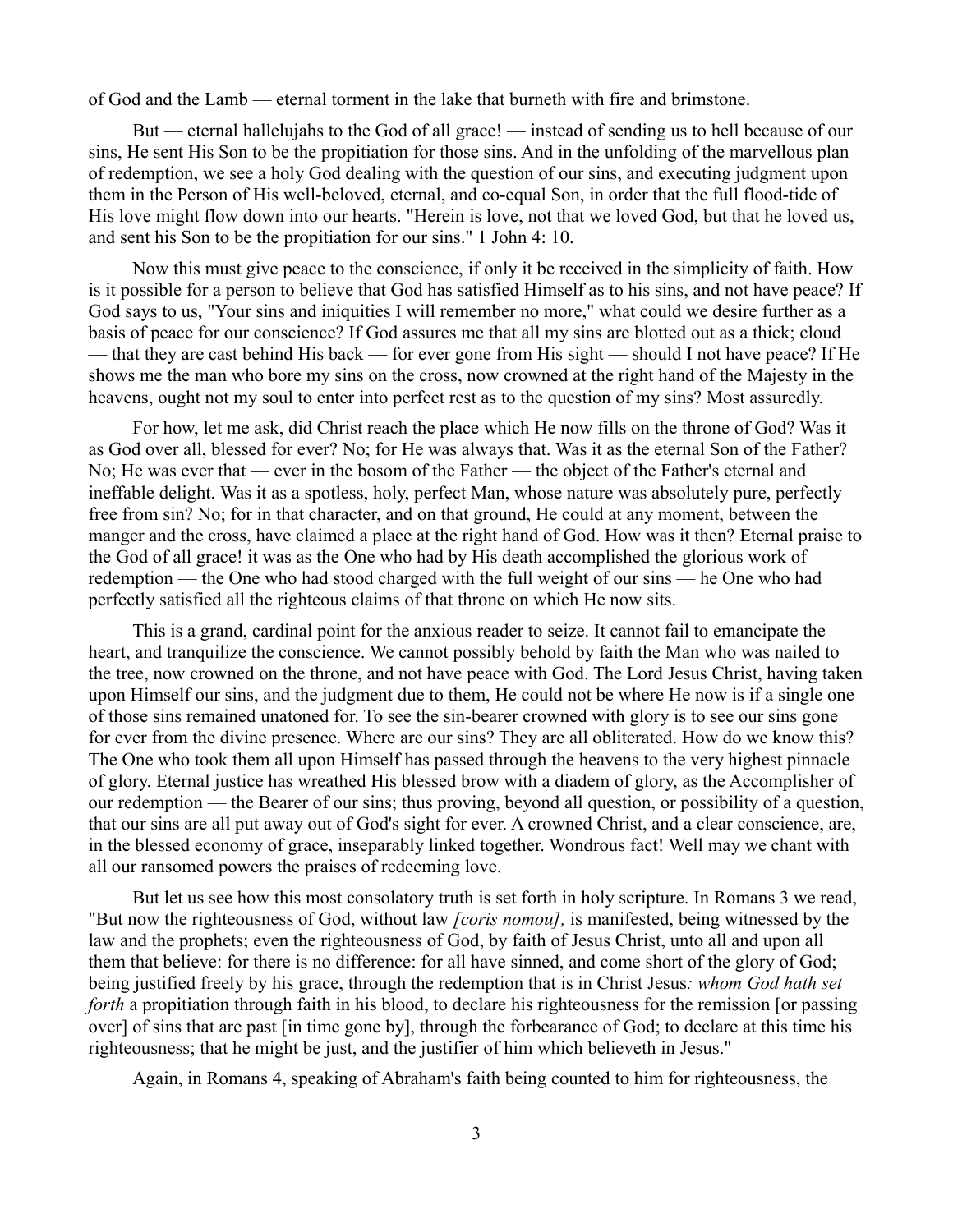apostle adds, "Now it was not written for his sake alone, that it was imputed to him: but for as also to whom it shall be imputed, if we *believe on him that raised up Jesus our Lord from the dead; who was delivered for our offences, and raised again for our justification*." Here we have God introduced to our souls as the One who raised from the dead the Bearer of our sins. Why did He do so? Because the One who had been delivered for our offences had perfectly glorified Him respecting those offences, and put them away for ever. God not only sent His only begotten Son into the world, but He bruised Him for our iniquities, and raised Him from the dead, in order that we might know and believe that our iniquities are all disposed of in such a manner as to glorify Him infinitely and everlastingly. Eternal and universal homage to His name!

But we have farther testimony on this grand fundamental truth. In Hebrews 1 we read such soulstirring words as these: "God, who at sundry times and in divers manners [or in divers measures and modes] spake in times past unto the fathers by the prophets, hath in these last days spoken unto us by [His] Son, whom he hath appointed heir of all things, by whom also he made the worlds; who being the brightness of his glory, and the express image of his person, and upholding all things by the word of his power, *when he had by himself purged our sins* sat down on the right hand of the Majesty on high." Our Lord Christ, blessed be His name, would not take His seat on the throne of God, until he had, by the offering of Himself on the cross, purged our sins. Hence a risen Christ at God's right hand is the glorious and unanswerable proof that our sins are all gone, for He could not be where He now is if a single one of those sins remained. God raised from the dead the selfsame Man on whom He Himself had laid the full weight of our sins. Thus all is settled — divinely, eternally settled. It is as impossible that a single sin can be found on the very weakest believer in Jesus, as on Jesus Himself. This is a wonderful thing to be able to say, but it is the solid truth of God, established in manifold places in holy scripture; and the soul that believes it must possess a peace which the world can neither give nor take away.

# PART 2.

Thus far, we have been occupied with that aspect of the work of Christ which bears upon the question of the forgiveness of sins; and we earnestly trust that the reader is thoroughly clear and settled on this grand point. It is assuredly his happy privilege so to be, if only he will take God at His word. "Christ hath once suffered for. Sins, the just for the unjust, that he might bring us to God."

If then Christ hath suffered for our sins, should we not know the deep blessedness of being eternally delivered from the burden of those sins? Can it be according to the mind and heart of God that one for whom Christ suffered should remain in perpetual bondage, tied and bound with the chain of his sins, and crying out from week to week, month to month, and year to year, that the burden of his sins is intolerable?

If such utterances are true and proper for the Christian, then what has Christ done for us? Can it be true that Christ has put away our sins, and yet that we are tied and bound with the chain of them? Is it true that He bore the heavy burden of our sins, and yet that we are still crushed beneath the intolerable weight thereof?

Some would fain persuade us that it is not possible to know that our sins are forgiven; that we must go on to the end of our life in a state of complete uncertainty on this most vital and important question. If this be so, what has become of the precious gospel of the grace of God — the glad tidings of salvation? In the view of such miserable teaching as this, what mean those glowing words of the blessed apostle Paul, in the synagogue of Antioch? "Be it known unto you, therefore, men and brethren, that through this man [Jesus Christ, dead and risen] is preached [not promised as a future thing, but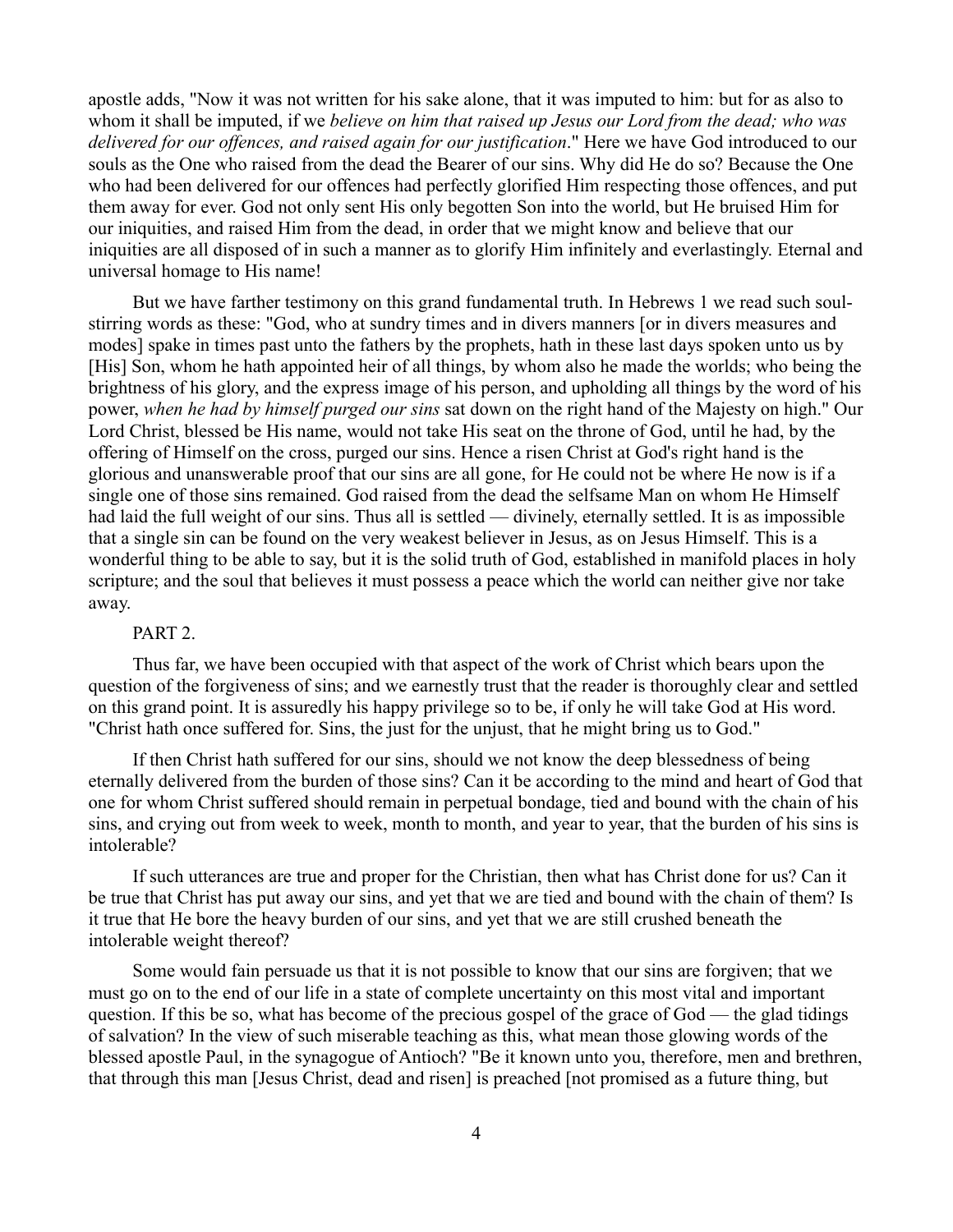proclaimed now] the forgiveness of sins; and by him all who believe *are* [not shall be, or hope to be] justified from *all things*, from which ye could not be justified by the law of Moses." Acts 13: 38, 39.

If we were resting on the law of Moses, on our keeping the commandments, on our doing our duty, on our feeling as we ought, on our valuing Christ and loving God as we ought, reason would that we should be in doubt and dark uncertainty, seeing we could have no possible ground of assurance. If we had so much as the movement of an eyelash to do in the matter, then verily it would be the very height of presumption on our part to think of being certain.

But, on the other hand, when we hear the voice of the living God who cannot lie, proclaiming in our ears the glad tidings that through His own beloved Son who died on the cross, was buried in the grave, raised from the dead, and seated in the glory — that through Him alone — through Him without anything whatever of ours — through His one offering of Himself once and for ever, full and everlasting remission of sins is preached, as a present reality, to be enjoyed now by every soul who simply believes the precious record of God, how is it possible for any one to continue in doubt and uncertainty? Is Christ's work finished? He said it was. What did He do? He put away our sins. Are they then put away, or are they still on us — which?

Reader, say which? where are thy sins? Are they blotted out as a thick cloud? or are they still lying as a heavy load of guilt, in condemning power on thy conscience? If they were not put away by the atoning death of Christ, they will never be put away. If He did not bear them on the cross, you will have to bear them in the tormenting flames of hell for ever, and ever, and ever. Yes; be assured of it, there is no other way of disposing of this most weighty and momentous question. If Christ did not settle the matter on the cross, you must settle it in hell. It must be so, if God's word be true.

But glory be to God, His own testimony assures us that Christ hath once suffered for sins, the just for the unjust, that He might bring us to God; not merely bring us to heaven when we die, but bring us to God *now* How does He bring us to God? Tied and bound with the chain of our sins? with an intolerable burden of guilt on our souls? Nay, verily; He brings us to God without spot or stain or charge. He brings us to God in all His own acceptableness. Is there any guilt on Him? No; there was, blessed be His name, when He stood in our stead, but it is gone — gone for ever — cast as lead into the unfathomable waters of divine forgetfulness. He was charged with our sins, on the cross. God laid on Him all our iniquities, and dealt with Him about them. The whole question of our sins, according to God's estimate thereof, was fully gone into and definitively, because divinely settled between God and Christ, amid the awful shadows of Calvary. Yes, it was all done, once and for ever there. How do we know it? By the authority of the only true God. His word assures us that *we have* redemption through the blood of Christ, the remission of sins, according to the riches of His grace. He declares to us, in accents of sweetest, richest, deepest mercy, that our sins and our iniquities He will remember no more. Is not this enough? Shall we still continue to cry out that we are tied and bound with the chain of our sins? Shall we thus cast a slur upon the perfect work of Christ? Shall we thus tarnish the lustre of divine grace and give the lie to the testimony of the Holy Ghost in the scripture of truth? Far be the thought! It must not be so. Let us rather hail with thanksgiving the blessed boon so freely conferred upon us by love divine, through the precious blood of Christ. It is the joy of the heart of God to forgive us our sins, Yes, God delights in pardoning iniquity and transgression. It gratifies and glorifies Him to pour into the broken and contrite heart the precious balm of His, own pardoning love and mercy. He spared not His own Son, but delivered Him up, and bruised Him on the cursed tree, in order that He might be able, in perfect righteousness, to let the rich streams of grace flow forth from His large, loving heart, to the poor, guilty, self-destroyed, conscience-smitten sinner.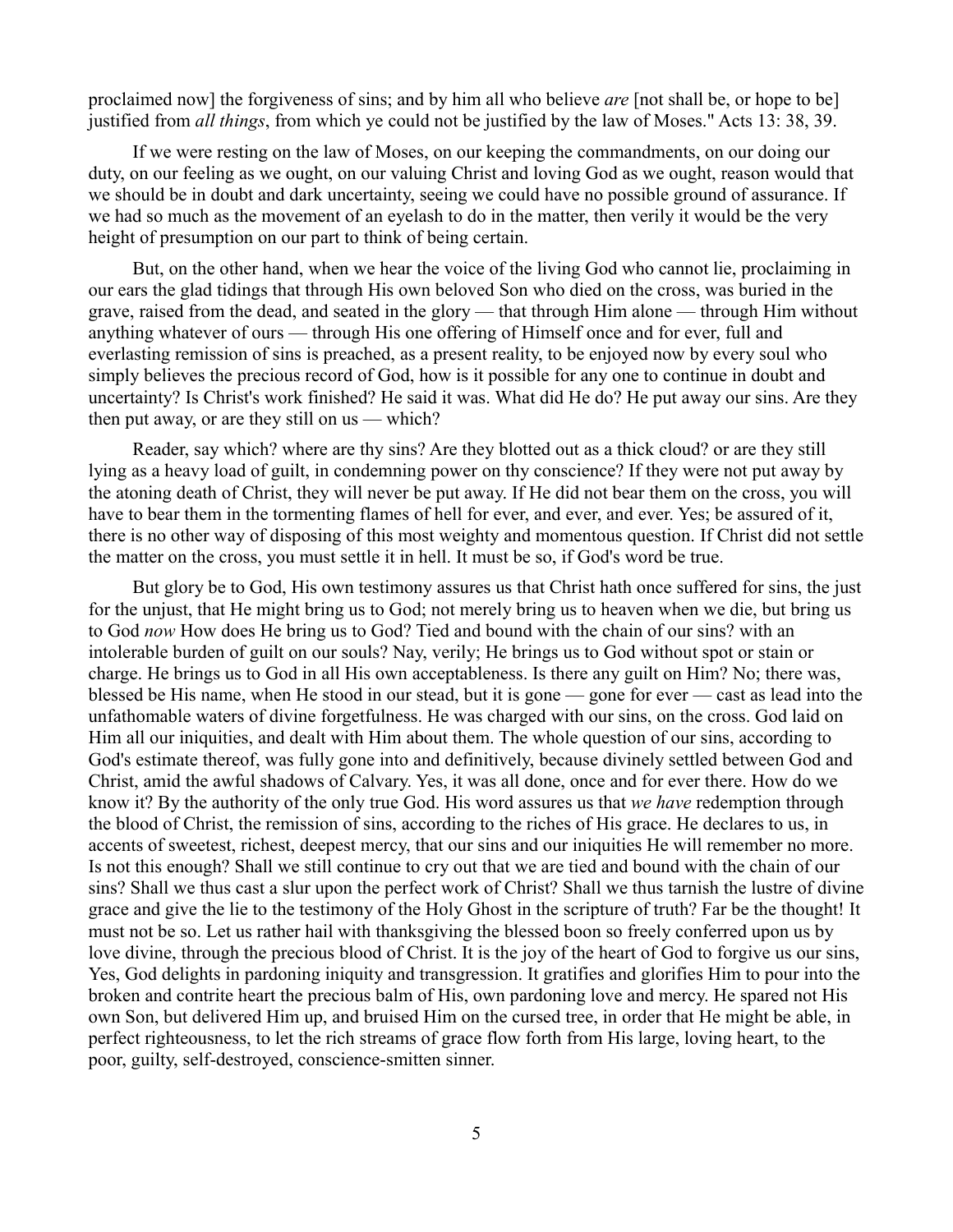But, should it be, that the reader still feels disposed to inquire how he may have the assurance that this blessed remission of sins — -this fruit of Christ's atoning work, applies to him, let him hearken to those magnificent words which flowed from the lips of the risen Saviour, as He commissioned the earliest heralds of His grace. "And he said unto them, Thus it is written, and thus it was necessary for Christ to suffer, and to rise from the dead the third day; and that repentance and remission of sins should be preached in his name among all nations, beginning at Jerusalem." Luke 24: 46, 47.

Here we have the great and glorious commission — its basis, its authority, its sphere. Christ has suffered. This is the meritorious ground of remission of sins. Without shedding of blood there is no remission of sins. But by the shedding of blood, a*nd by it alone*, there is remission of sins — a remission as full and complete as the precious blood of Christ is fitted to effect.

But where is the authority? "*It is written*." Blessed, indisputable authority! Nothing can ever shake it. I know, on the solid authority of the word of God, that my sins are all forgiven, all blotted out, all gone for ever, all cast behind God's back, so that they can never, by any possibility, rise against me.

Finally, as to the sphere. It is "all nations." This includes me, beyond all question. There is no sort of exception, condition, or qualification. The blessed tidings were to be wafted, on the wings of love, to all nations — to all the world — to every creature under heaven. How could I exclude myself from this world-wide commission? Do I question, for a moment, that the beams of God's sun are intended for me? Surely not. And why should I question the precious fact that remission of sins is for me? Not for a single instant. It is for me as surely as though I were the only sinner beneath the canopy of God's heaven. The universality of its aspect precludes all question as to its being designed for me.

And surely if any further encouragement were needed, it is found in the fact that the blessed ambassadors were to "begin at Jerusalem" — the very guiltiest spot on the face of the earth. They were to make the earliest offer of pardon to the very murderers of the Son of God. This the apostle Peter does in those words of marvellous and transcendent grace, '"Unto you first, God having raised up his Son, sent him to bless you, by turning away every one of you from your iniquities." Acts 3: 26.

It is not possible to conceive anything richer or fuller, or more magnificent than this. The grace that could reach the murderers of the Son of God, can reach any one. The blood that could cleanse the guilt of such a crime can cleanse the vilest sinner outside the precincts of hell.

Anxious reader, do you — can you still hesitate as to the forgiveness of your sins? Christ has suffered for sins. God preaches remission of sins. He pledges His own word on the point. "To him give all the prophets witness, that through his name whosoever believeth in him shall receive remission of sins." What more would you have? How can you any longer doubt or delay? What are you waiting for? You have Christ's finished work and God's faithful word. Surely these ought to satisfy your heart and tranquilize your mind. Do then let us entreat you to accept the full and everlasting remission of all your sins. Receive into your heart the sweet tidings of divine love and mercy, and go on your way rejoicing. Hear the voice of a risen Saviour, speaking from the throne of the majesty in the heavens, and assuring you that your sins are all forgiven. Let those soothing accents from the very mouth of God Himself, fall In their enfranchising power upon your troubled spirit, "Your sins and iniquities will I remember no more." If God thus speaks to me; if He so assures me that He will no more remember my sins, should I not be fully and for ever satisfied? Why should I go on doubting and reasoning when God has spoken? What can give certainty but the word of God that liveth and abideth for ever? It is the only ground of certainty; and no power of earth or hell, human or diabolical, can ever shake it. The finished work of Christ and the faithful word of God are the basis and the authority of full forgiveness of sins.

But, blessed for ever be the God of all grace, it is not only remission of sins which is announced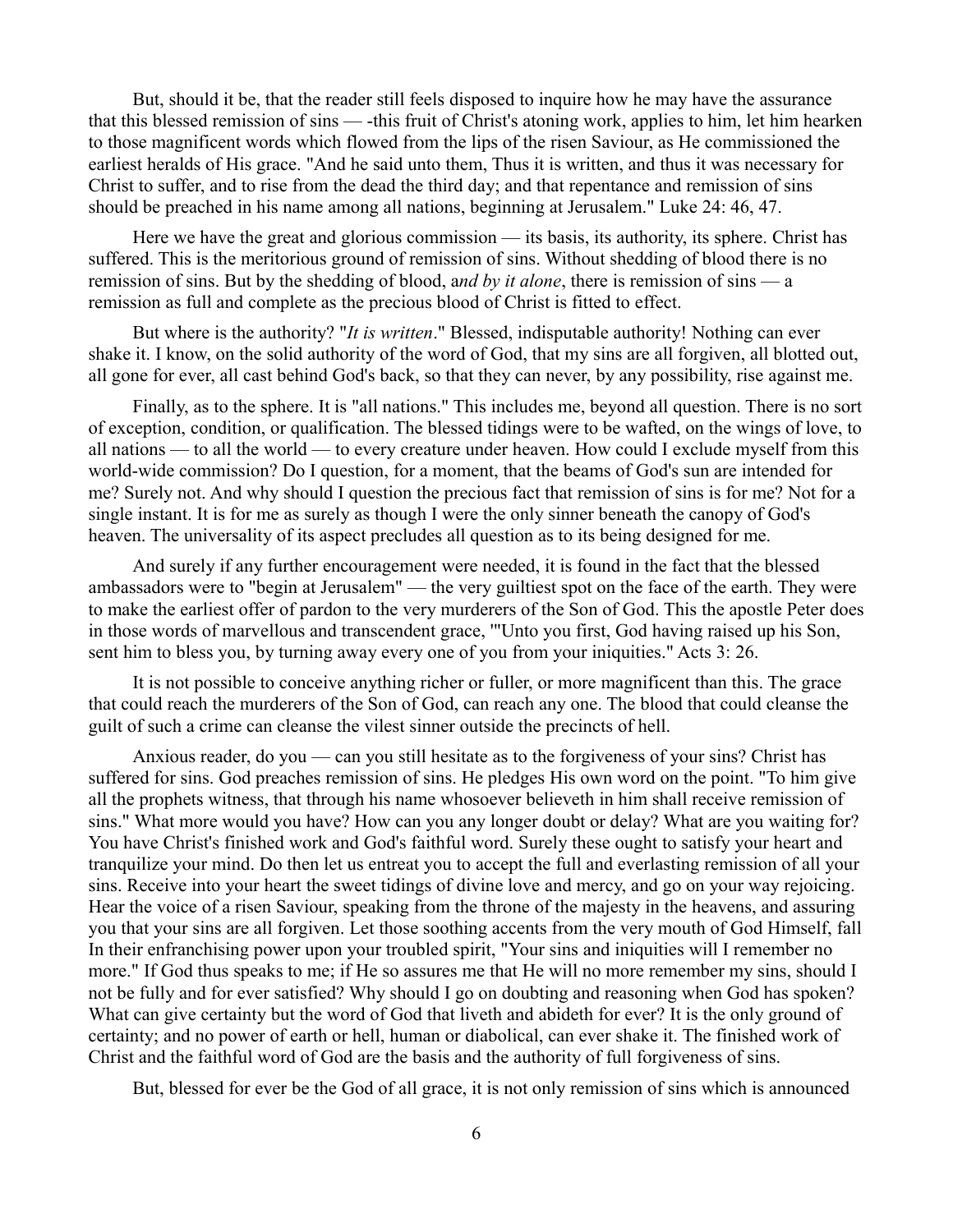to us through the atoning death of Christ. This, in itself, would be a boon and a blessing of the very highest order; and as we have seen, we enjoy it according to the largeness of the heart of God, and according to the value and efficacy of the death of Christ, as God estimates it. But, besides the full and perfect remission of sins, we have also

ENTIRE DELIVERANCE FROM THE PRESENT POWER OF SIN.

This is a grand point for every true lover of holiness. According to the glorious economy of grace, the same work which secures the complete remission of sins has broken for ever the power of sin. It is not only that *the sins of the life* are blotted out, but *the sin of the nature* is condemned. The believer is privileged to regard himself as dead to sin. He can sing, with a glad heart,

"For me, Lord Jesus, Thou hast died,

And I have died in Thee;

Thou'rt risen, my bands are all untied,

And now Thou livest in me.

The Father's face of radiant grace

Shines now in light on me."

This is the proper breathing of a Christian. "I am crucified with Christ, nevertheless I live; yet not I, but Christ liveth in me." This is Christianity. The old "I "crucified, and Christ living in me. The Christian is a new creation. Old things are passed away. The death of Christ has closed for ever the history of the old "I;" and hence, though sin dwells in the believer, its power is broken and gone for ever. Not only is its guilt cancelled, but its terrible dominion completely overthrown.

This is the glorious doctrine of Romans 6-8. The thoughtful student of this most magnificent epistle will observe that, from Rom. 3: 21 to Rom. 5: 11, we have the work of Christ applied to the question of sins. And, from chapter 5: 12 to the end of chapter 8. we have another aspect of that work, namely, its application to the question of sin — "our old man" — "the body of *sin*" — "*sin* in the flesh." There is no such thing in scripture as the forgiveness of sin. God has condemned sin, not forgiven it an immensely important distinction. God has set forth His eternal abhorrence of sin, in the cross of Christ. He has expressed and executed His judgment upon it; and now the believer can see himself as linked and identified with the One who died on the cross, and is raised from the dead. He has passed out of the sphere of sin's dominion into that new and blessed sphere where grace reigns through righteousness. "God be thanked," says the apostle, "that ye *were* [once, but now no longer are to be] the servants of sin, but ye have obeyed from the heart that type of doctrine to which ye were delivered. (Margin.) Being then made *free from sin* [not merely sins forgiven], ye became the servants of righteousness. I speak after the manner of men, because of the infirmity of your flesh; for as ye have yielded your members servants to uncleanness and to iniquity unto iniquity; even so now yield your members servants to righteousness, unto holiness. For when ye *were* the servants of sin, ye were free from righteousness. What fruit had ye then in those things whereof ye are now ashamed? for the end of those things is death. But now being made *free from sin*, and become servants to God, ye have your fruit unto holiness, and the end everlasting life." Romans 6: 17-22.

Here lies the precious secret of holy living. We are dead to sin; alive to God. The reign of sin is over. What has sin to do with a dead man? Nothing. Well, then, the believer has died with Christ; he was buried with Christ; he is risen with Christ, to walk in newness of life. He lives under the precious reign of grace, and he has his fruit unto holiness. The man who draws a plea from the abundance of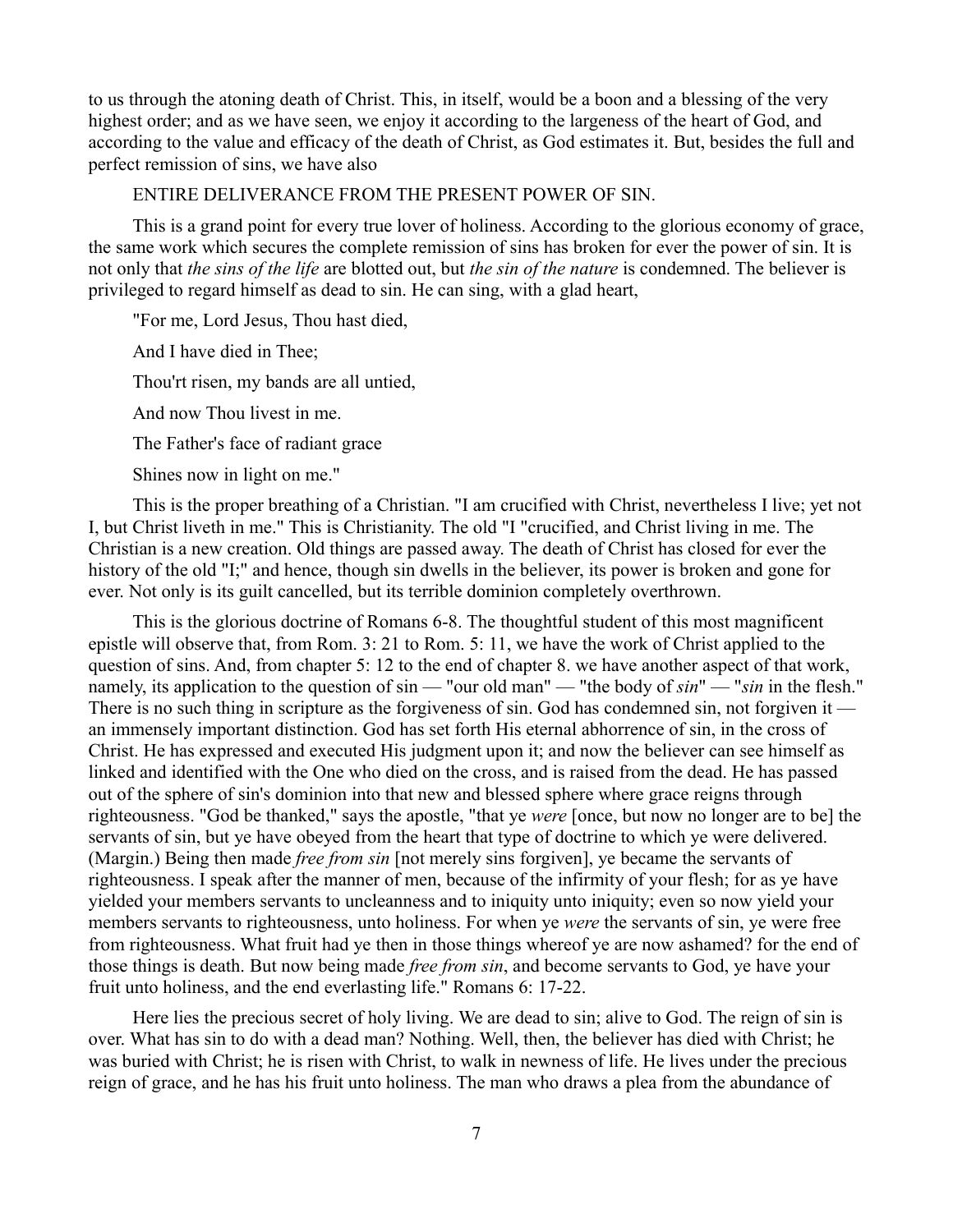divine grace to live in sin, denies the very foundation of Christianity. "How shall we that have died to sin, live any longer therein?" Impossible. It would be a denial of the whole Christian standing. To imagine the Christian as one who is to go on, from day to day, week to week, month to month, and year to year, sinning and repenting, sinning and repenting, is to degrade Christianity and falsify the whole Christian position. To say that a Christian must go on sinning because he has the flesh in him is to ignore the death of Christ in one of its grand aspects, and to give the lie to the whole of the apostle's teaching in Romans 6-8. Thank God, there is no necessity whatever why the believer should commit sin. "My little children, these things write I unto you that ye sin not." We should not justify ourselves in a single sinful thought. It is our sweet privilege to walk in the light, as God is in the light; and, most surely, when we are walking in the light, we are not committing sin. Alas! we get out of the light and commit sin; but the normal, the true, the divine idea of a Christian is, walking in the light, and not committing sin. A sinful thought is foreign to the true genius of Christianity. We have sin in us, and shall have it so long as we are in the body: but if we walk in the Spirit, the sin in our nature will not show itself in the life. To say that we need not sin, is to state a Christian privilege; to say that we cannot sin is a deceit and a delusion.

### PART<sub>3</sub>.

From what has already passed before us, we learn that the grand result of the work of Christ in the past is to give us a divinely perfect standing before God. "He has perfected for ever them that are sanctified." He has introduced us into the Divine Presence, in all His own perfect acceptability, in the full credit and virtue of His name, of His Person, and of His work; so that, as the Apostle John declares, "As he is, so are we in this world." 1 John 4: 17.

Such is the settled standing of the very feeblest lamb in all the blood-bought flock of Christ. Nor could it possibly be otherwise. It mast be either this or eternal perdition. There is not the breadth of a hair between this standing of absolute perfectness before God and a condition of guilt and ruin. We are either in our sins, or in a risen Christ. There is no middle ground. We are either covered with guilt, or complete in Christ. Bat the believer is declared, by the authoritative voice of the Holy Ghost in scripture, to be "complete in Christ" — "Perfect, as pertaining to his conscience" — "Perfected in perpetuity" — "Clean every whit" — "accepted in the beloved" — "Made [or become] the righteousness of God in Christ."

And all this through the sacrifice of the cross. That precious atoning death of Christ forms the solid and irrefragable foundation of the Christian's standing. "This man, after he had offered one sacrifice for sins, for ever sat down on the right hand of God." A seated Christ is the glorious proof and the perfect definition of the believer's Place in the presence of God. Our Lord Christ, having glorified God about our sins, and borne His judgment on our entire condition as sinners, has conducted as, in living association with Himself, into a place, not only of forgiveness, acceptance, and peace, but of complete deliverance from the dominion of sin — a place of assured victory over everything that could possibly be against us, whether indwelling sin, the fear of Satan, the law, or this present evil world.

Such, we repeat, is the absolutely settled standing of the believer, if we are to be taught by holy scripture. And we earnestly entreat the Christian reader not to be satisfied with anything less than this. Let him not any longer accept the muddled teachings of Christendom's creeds, and its liturgical services, which only drive the soul back into the darkness, distance, and bondage of Judaism — that system which God found fault with, and which He has for ever abolished, because it did not meet His holy mind, or satisfy His Loving heart, in giving the worshipper perfect peace, perfect liberty, perfect nearness to Himself, and that for ever.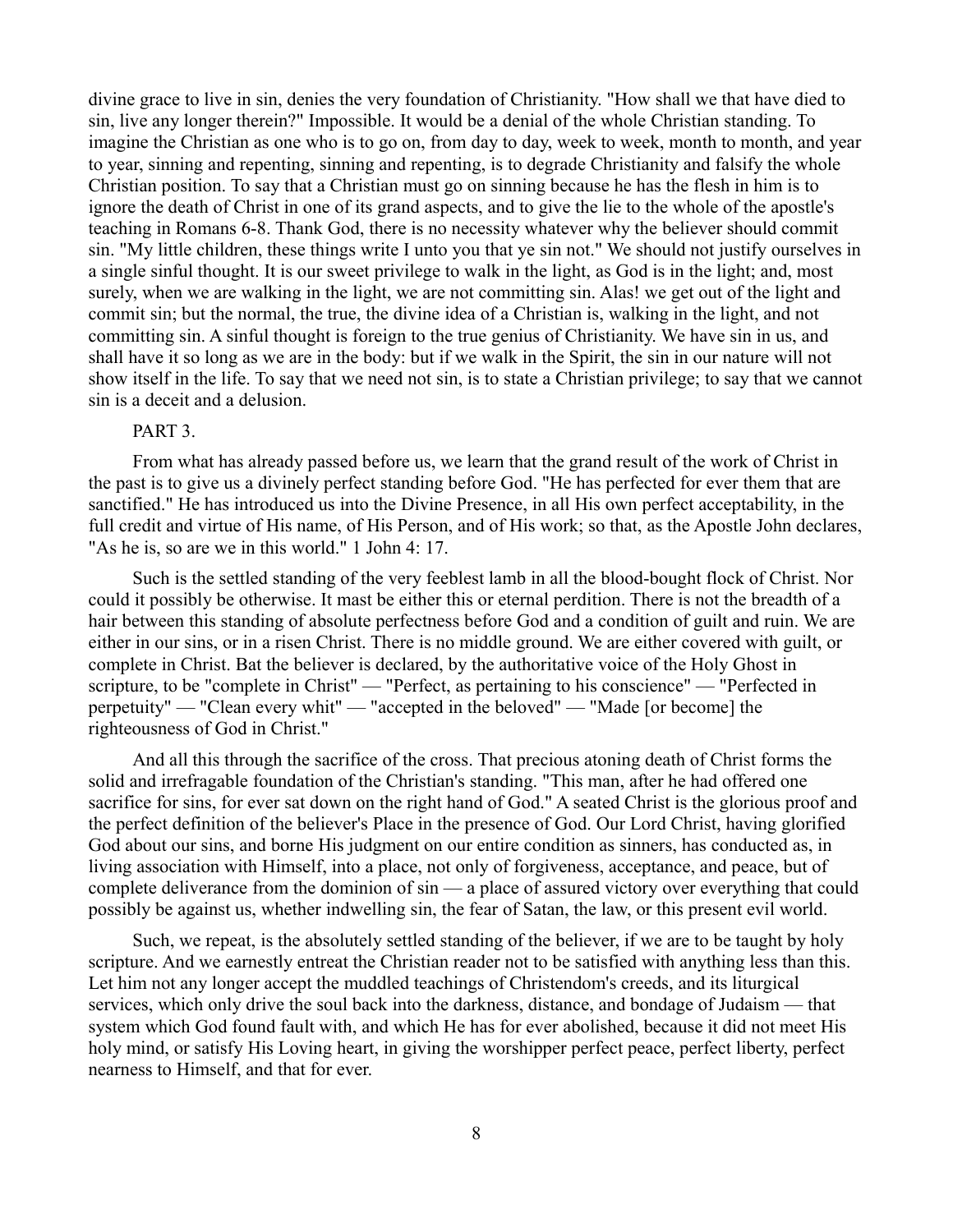We solemnly call upon all the Lord's people, throughout the various sections of the professing church, to consider where they are, and to see how far they understand and enjoy the true Christian position, as set forth in the various passages of scripture which we have quoted, and which might easily be multiplied a hundredfold. Let them diligently and faithfully compare the teachings of Christendom with the word of God, and see how far they agree. In this way they will find how completely the professing Christianity of the present day stands in contrast with the living teachings of the New Testament; and, as a consequence, souls are robbed of the precious privileges which belong to them as Christians, and they are kept in the moral distance which characterised the Mosaic economy.

All this is most deplorable. It grieves the Holy Spirit, wounds the heart of Christ, dishonours the grace of God, and contradicts the plainest statements of holy scripture. We are most thoroughly persuaded that the condition of thousands of precious souls at this moment is enough to make the heart bleed; and all this, to a large extent, is traceable to Christendom's teachings, its creeds and its formularies. Where will you find, amid the ordinary ranks of Christian profession, a person in the enjoyment of a perfectly purged conscience, of peace with God, of the Spirit of adoption? Is it not true that people are publicly and systematically taught that it is the height of presumption for any one to say that his sins *are* all forgiven — that he *has* eternal life — that he *is* justified from all things — that he *is* accepted in the Beloved — that he *is* sealed with the Holy Ghost — that he cannot be lost, because he is actually united to Christ by the indwelling Spirit? Are not all these Christian privileges practically denied and ignored in Christendom? Are not people taught that it is dangerous to be too confident that it is morally safer to live in doubt and fear — that the very utmost we can look for is the hope of getting to heaven when we die? Where are souls taught the glorious truths connected with the new creation? Where are they rooted and grounded in the knowledge of their standing in a risen and glorified Head in the heavens? Where are they led into the enjoyment of those things which are freely given of God to His beloved people?

Alas! alas! we grieve to think of the only true answer which can be given to such inquiries. The flock of Christ is scattered upon the dark mountains and desolate moors. The souls of God's people are left in the dim distance which characterised the Jewish system. They know not the meaning of the rent veil, of nearness to God, of conscious acceptance in the Beloved. The very table of the Lord is shrouded with the dark and chilling mists of superstition, and surrounded by the repulsive barriers of a dark and depressing legality. Accomplished redemption, full remission of sins, perfect justification before God, acceptance in a risen Christ, the Spirit of adoption, the bright and blessed hope of the coming of the Bridegroom — all these grand and glorious realities — these chartered privileges of the Church of God — are practically set aside by Christendom's teachings and religious machinery.

Some, perhaps, may think we have drawn too gloomy a picture. We can only say — and we say it with all sincerity — would to God it were so! We fear the picture is far too true; yea, the reality is far more appalling than the picture. We are deeply and painfully impressed with the fact, that the condition, not merely of the professing church, but of thousands of the true sheep of the flock of Christ, is such, that if we only realised it as God sees it, it would break our hearts.

However, we must pursue our subject, and by so doing furnish the very best remedy that can possibly be suggested for the deplorable condition of so many of the Lord's people.

We have dwelt upon that precious work which our Lord Jesus Christ has accomplished for us, in the putting away of all our *sins*, and in the condemnation of *sin*, securing for us perfect remission of the former, and entire deliverance from the latter, as a ruling power. The Christian is one who is not only forgiven but delivered. Christ has died for him, and he has died in Christ. Hence he is free, as one who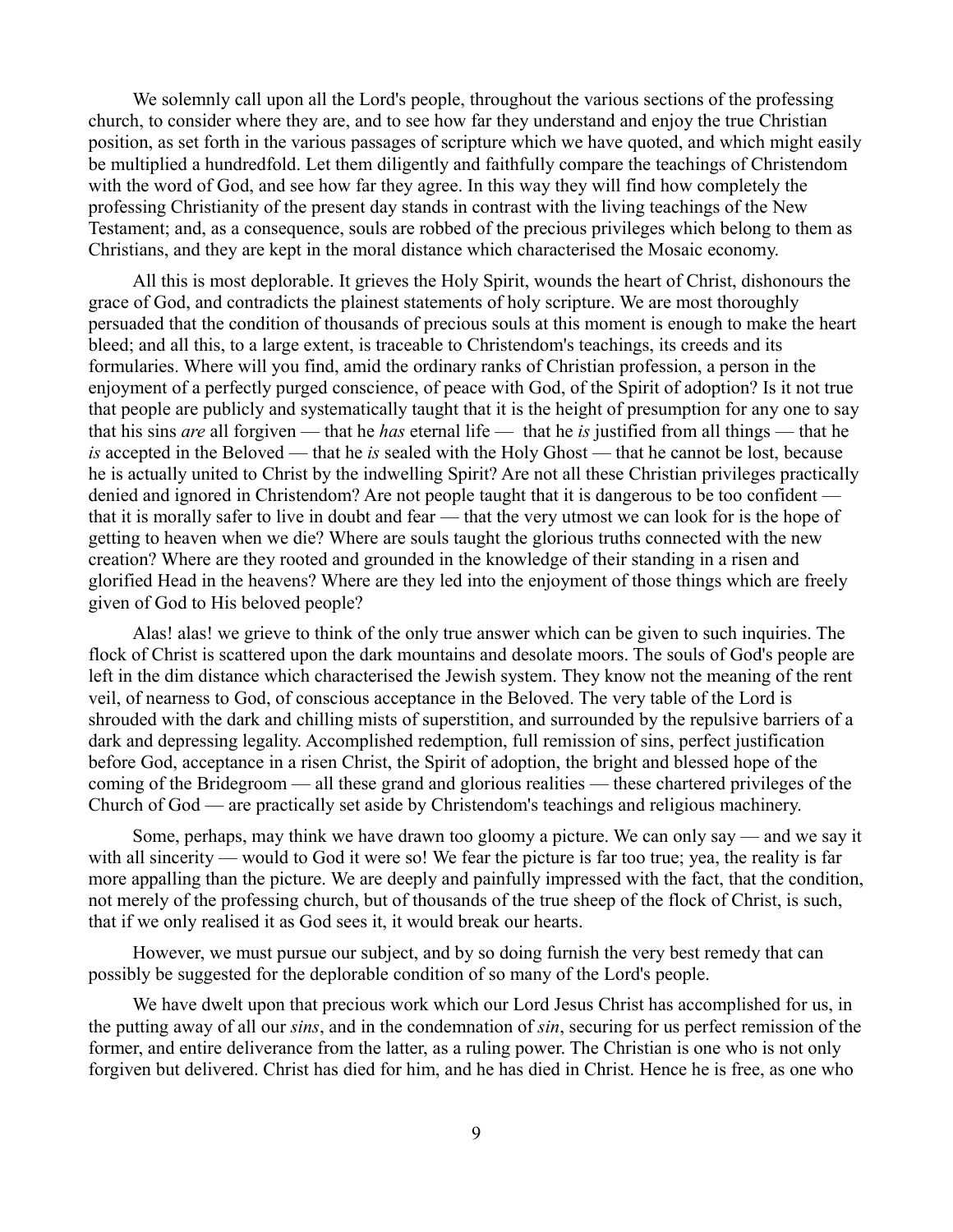is raised from the dead, and alive unto God, through Jesus Christ our Lord. He is a new creation. He has passed from death unto life. Death and judgment are behind him, and nothing but glory before him. He possesses an unblotted title and an unclouded prospect.

Now, if all this be indeed true of every child of God — and scripture says it is — what more do we want? Nothing, as to title; nothing, as to standing; nothing, as to hope. As to all these, we have absolute, divine perfection. But then our *state* is not perfect, our *walk* is not perfect. We are still in the body, compassed about with manifold infirmities, exposed to manifold temptations, liable to stumble, to fall, and to wander. We are unable of ourselves to think a right thought, or to keep ourselves for one moment in the blessed position into which grace has introduced us. True it is, we have everlasting life, and we are linked to the living Head in heaven, by the Holy Ghost sent down to earth, so that we are eternally secure. Nothing can ever touch our life, inasmuch as it is "hid with Christ in God.'

But while nothing can touch our life, or interfere with our standing, yet, seeing that our state is imperfect, and our walk imperfect, our communion is liable to be interrupted, and hence it is that we need

### THE PRESENT WORK OF CHRIST FOR US.

Jesus lives at the right hand of God for us. His active intervention on our behalf never ceases for a single moment. He has passed through the heavens, in virtue of accomplished atonement, and there He ever carries on His perfect advocacy for us before our God. He is there as our subsisting righteousness, to maintain us ever in the divine integrity of the position and relationship into which His atoning death has introduced us. Thus we read, in Romans 5: 10, "If, while we were enemies, we were reconciled to God by the death of his Son, much more, being reconciled, we shall be saved by his life." So also, in Hebrews 4, we read, "Seeing then that we have a great high priest that has passed through the heavens, Jesus, the Son of God, let us hold fast the confession. For we have not an high priest which cannot be touched with the feeling of our infirmities; but was in all points tempted, in like manner, without sin. Let us therefore come boldly unto the throne of grace, that we may obtain mercy, and find grace to help in time of need." Again, in Hebrews 7: "But this man, because he continueth for ever, hath an unchangeable priesthood. Wherefore he is able also to save them to the uttermost that come unto God by him, seeing he ever liveth to make intercession for them." And in Hebrews 9: "For Christ is not entered into the holy places made with hands, which are the figures of the true; but into heaven itself, now to appear in the presence of God for us."

Then, in the first epistle of John, we have the same great subject presented under a somewhat different aspect. "My little children, these things write I unto you, that ye sin not. And if any one sin, we have an advocate with the Father, Jesus Christ the righteous; and he is the propitiation for our sins; and not our sins only, but also for the whole world."

How precious is all this to the true-hearted Christian who is ever conscious deeply and painfully conscious — of his weakness, need, infirmity, and failure? How, we may lawfully inquire, is it possible for any one, with his eye resting on such passages as we have just quoted, to say nothing of his own self-consciousness, the sense of his own imperfect state and walk, to call in question the Christian's need of the unceasing ministry of Christ on his behalf? Is it not marvellous that any reader of the Epistle to the Hebrews, any observer of the state and walk of the most advanced believer, should be found denying the application of Christ's priesthood and advocacy to Christians now?

For whom, let us ask, is Christ now living and acting at the right hand of God? Is it for the world? Clearly not, for He says, in John 18, "I pray not for the world, but for them which thou hast given me; for they are thine." And who are these? Are they the Jewish remnant? Nay; that remnant is yet to appear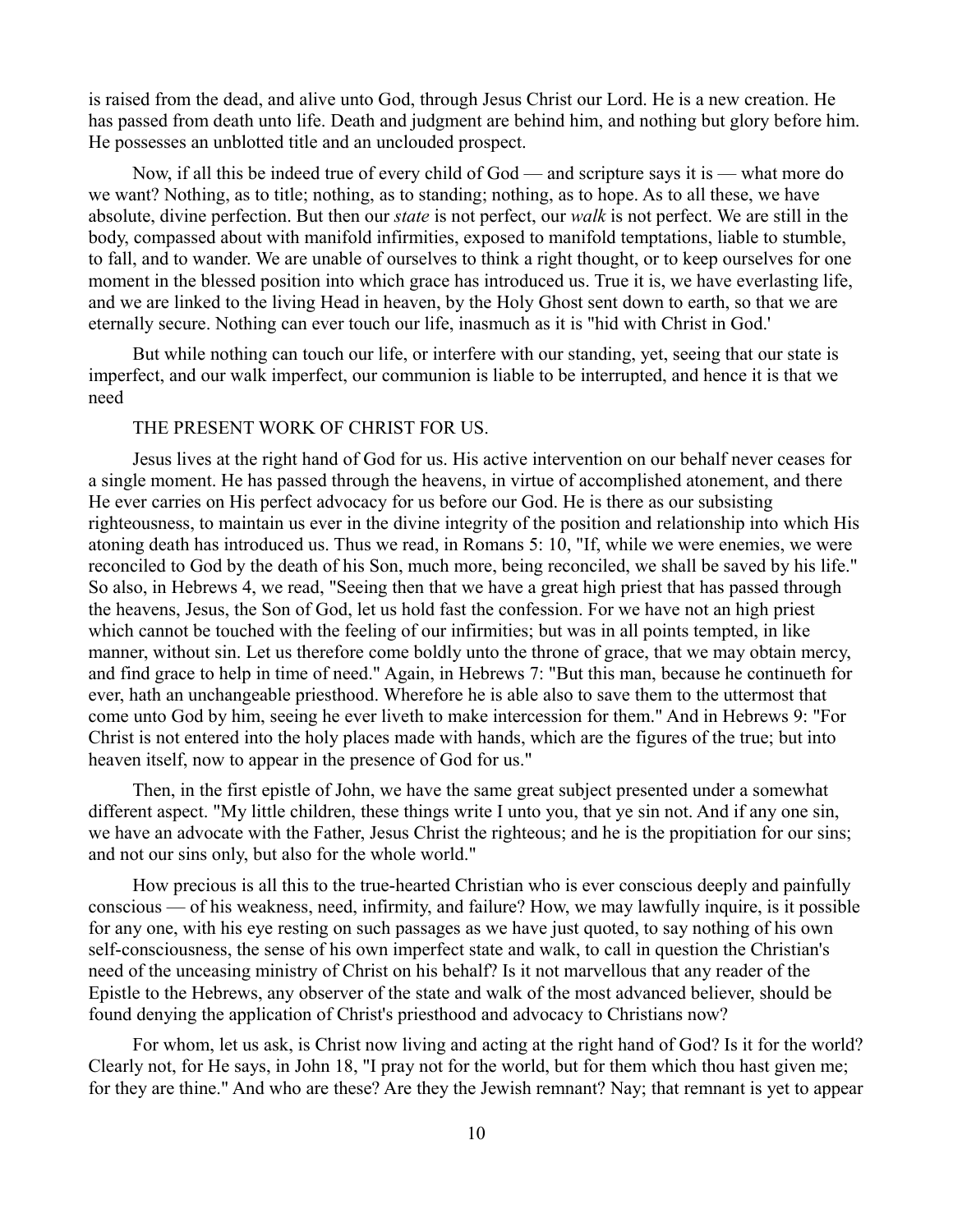on the scene. Who are they then? Believers, children of God, Christians, who are now passing through this sinful world, liable to fail and to contract defilement every step of the way. These are the subjects of Christ's priestly ministry. He died to make them clean. He lives to keep them clean. By His death He expiated our guilt, and by His life He cleanses us, through the action of the word by the power of the Holy Ghost. "This is he that came by water and blood; not by water only, but by water and blood." We have expiation and cleansing through a crucified Saviour. The double stream emanated from the pierced side of Christ, dead for us. All praise to His name!

We have all, in virtue of the precious death of Christ. Is it a question of our guilt? It is cancelled by the blood of atonement. Is it a question of our daily shortcomings? We have an Advocate with the Father — a great High Priest with God. "If any man sin." He does not say, "If any man repent." No doubt, there is, and must be, repentance and self-judgment. But how are they produced? Whence do they proceed? Here it is: "We have an advocate with the Father." It is His all-prevailing intercession that procures for the sinning one the grace of repentance, self-judgment, and confession.

It is of the very utmost importance for the Christian reader to be thoroughly clear as to this great cardinal truth of the advocacy or priesthood of Christ. We sometimes erroneously think that when we fail in our work something has to be done on our part to set matters straight between our souls and God. We forget that, ere we are even conscious of the failure — before our conscience becomes really cognisant of the fact — our blessed Advocate has been to the Father about it; and it is to His intercession we are indebted for the grace of repentance, confession, and restoration. "If any man sin, we have" — what? The blood to return to? No; mark carefully what the Holy Ghost declares. "We have an advocate with the Father, Jesus Christ the righteous." Why does He say, "the righteous?" Why not the gracious, the merciful, the sympathising? Is He not all this? Most surely; but not any one of these attributes would be in place here, inasmuch as the blessed apostle is putting before us the consolatory truth, that in all our errors, our sins, and our failures, we have "a righteous" representative ever before the righteous God, the holy Father, so that our affairs can never fall through. "He *ever* liveth to make intercession for us;" and because He ever liveth, "He is able to save to the *uttermost*" — right through to the very end — "them that come unto God by him."

What solid comfort is here for the people of God! And how needful for our souls to be established in the knowledge and sense of it. Some there are who have an imperfect sense of the true *standing* of a Christian, because they do not see what Christ has done for them in the past. Others, on the contrary, have such an entirely one-sided view of the *state* of the Christian, that they do not see our need of what Christ is doing for us now. Both must be corrected. The former are ignorant of the extent and value of the atonement; the latter are ignorant of the place and application of the advocacy. Such is the perfection of our *standing*, that the apostle can say, "As he is, so are we in this world." If this were all, we should certainly have no need of priesthood or advocacy. But then, such is our *state*, that the apostle has to say, "If any man sin." This proves our continual need of the Advocate. And, blessed be God, we have Him continually; we have Him *ever living for us*. He lives and serves on high. He is our subsisting righteousness before our God. He lives to keep us always right in heaven, and to set us right when we go wrong upon earth. He is the divine and indissoluble link between our souls and God.

#### PART<sub>4</sub>

Having, in the three preceding papers of this series, sought to unfold the grand foundation truths connected with the work of Christ for us — His work in the past, and His work in the present — His atonement, and His advocacy; we shall now seek, by the gracious aid of the Spirit of God, to present to the reader something of what the Scriptures teach us as to the second branch of our subject, namely,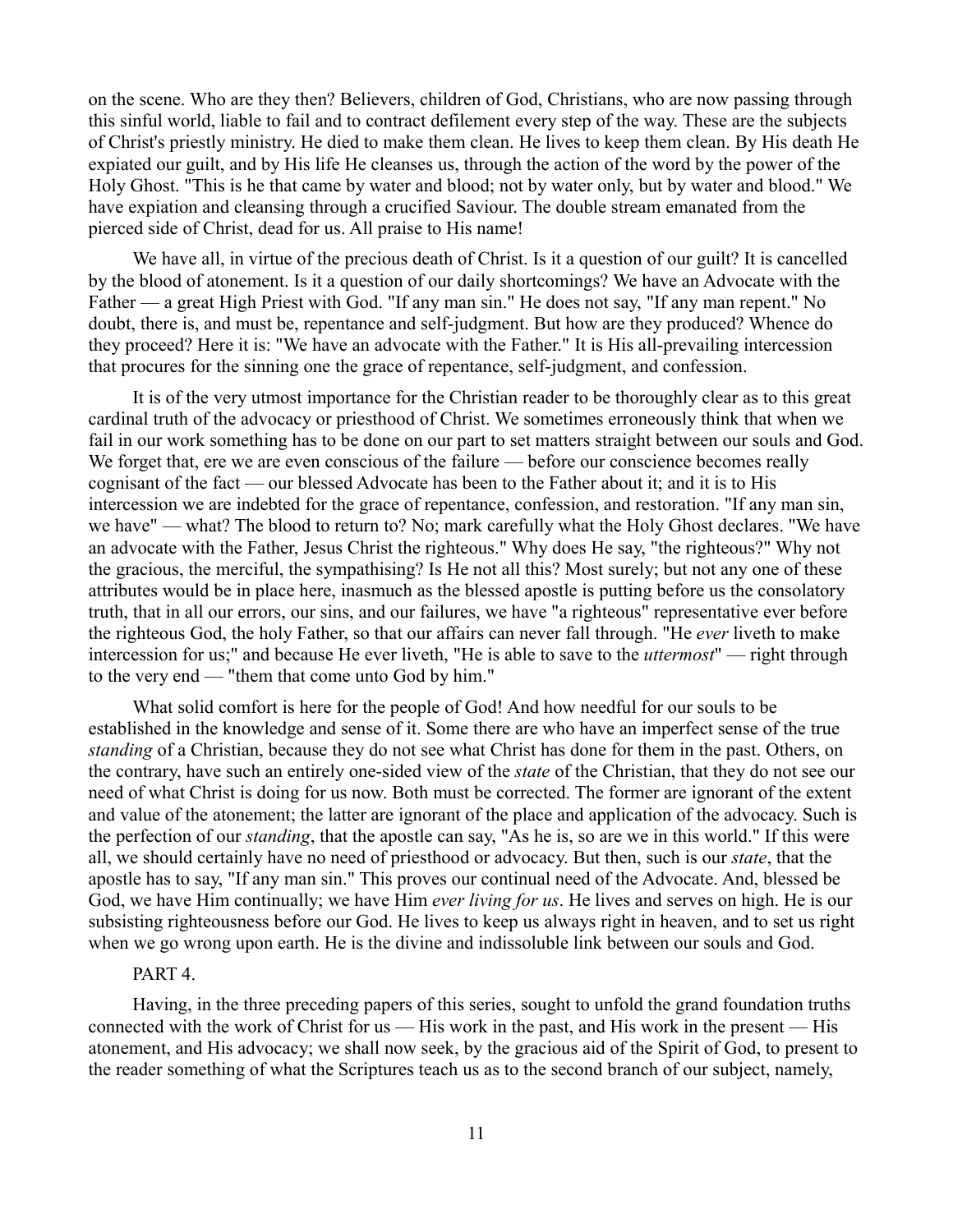#### CHRIST AS AN OBJECT FOR THE HEART.

It is a wonderfully blessed thing to be able to say, "I have found an object which perfectly satisfies my heart — I have found Christ." It is this which gives true elevation above the world. It renders us thoroughly independent of the resources to which the unconverted heart ever betakes itself. It gives *settled rest*. It imparts a calmness and quietness to the spirit which the world cannot comprehend. The poor votary of the world may think the life of the true Christian a very slow, dull, stupid affair indeed. He may marvel how such an one can manage to get on without what he calls amusement, recreation, and pleasure; no theatres — no balls or parties — no concerts — no cards or billiards — no hunts or races — no club or news-room — no cricket or croquet parties.

To deprive the unconverted man of such things would almost drive him to despair or lunacy. But the Christian does not want such things, would not have them. They would be a perfect weariness to him. We speak, of course, of the true Christian, of one who is not merely a Christian in name but in reality. Alas! alas! many profess to be Christians, and take very high ground in their profession, who are, nevertheless to be found mixed up in all the vain and frivolous pursuits of the men of this world. They may be seen at the communion table on the Lord's Day and at a theatre or a concert on Monday. They may be found assaying to take part in some one or other of the many branches of Christian work on Sunday, and, during the week, you may see them in the ball-room, at the race-course, or some such scene of folly and vanity.

It is very evident that such persons know nothing of Christ as an object for the heart. Indeed, it is very questionable how any one with a single spark of divine life in the soul can find pleasure in the wretched pursuits of a godless world. The true and earnest Christian turns away from such things turns away instinctively. And this, not merely because of the positive wrong and evil of them — though most surely he feels them to be wrong and evil — but because he has no taste for them, and because he has found something infinitely superior, something which perfectly satisfies all the desires of the new nature. Could we imagine an angel from heaven taking pleasure at a ball, a theatre, or a racecourse? The bare thought is supremely ridiculous. All such scenes are perfectly foreign to a heavenly being.

And what is a Christian? He is a heavenly man; he is a partaker of the divine nature. He is dead to the world — dead to sin — alive to God. He has not a single link with the world. He belongs to heaven. He is no more of the world than Christ his Lord. Could Christ take part in the amusements, gaieties, and follies of the world? The very idea were blasphemy. Well, then, what of the Christian? Is he to be found where his Lord could not be? Can he consistently take part in things which he knows in his heart are contrary to Christ? Can he go into places, and scenes, and circumstances in which he must admit his Saviour and Lord can take no part? Can he go and have fellowship with a world which hates the One to whom he professes to owe everything?

It may, perhaps, seem to some of our readers that we are taking too high ground. We would ask such, what ground are we to take? Surely Christian ground, if we are Christians. Well, then, if we are to take Christian ground, how are we to know what that ground really is? Assuredly from the New Testament. And what does it teach? Does it afford any warrant for the Christian to mix himself, in any shape or form, with the amusements and vain pursuits of this present evil world? Let us hearken to the weighty words of our blessed Lord, in John 13. Let us hear from His lips the truth as to our portion, our position, and our path in this world. He says, addressing the Father, "I have given them thy word; and the world hath hated them, because *they are not of the world, even as I am not of the world*. I pray not that thou shouldest take them out of the world, but that thou shouldest keep them from the evil*. They are not of the world, even as I am not of the world*. Sanctify them through thy truth; thy word is truth.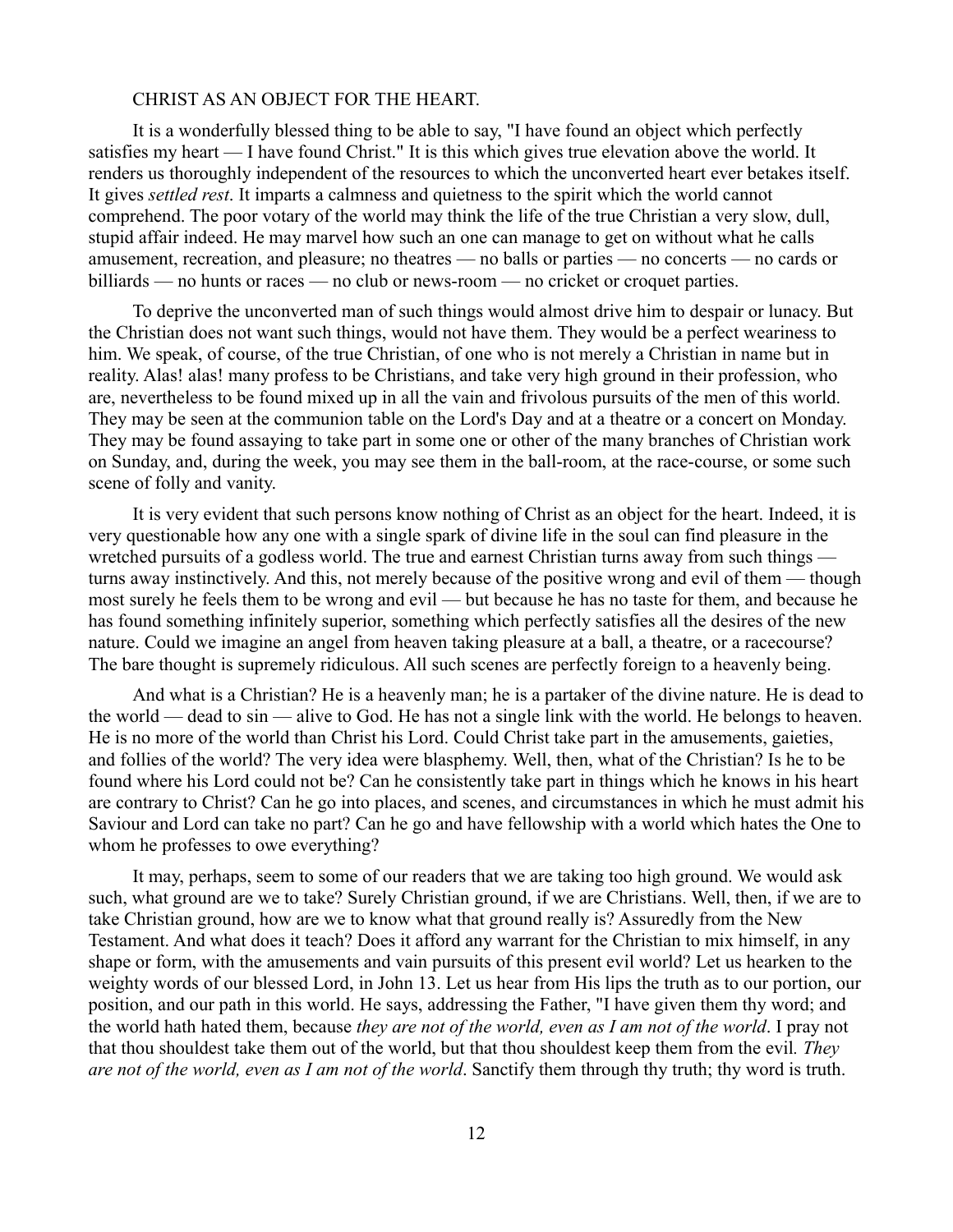As thou hast sent me into the world, even so have I also sent them into the world." Verses 14-18.

Is it possible to conceive a closer measure of identification than that set before us in these words? Twice over, in this brief passage, our Lord declares that we are not of the world, even as He is not. What has our blessed Lord to do with the world? Nothing. The world has utterly rejected Him, and cast Him out. It nailed Him to a shameful cross, between two malefactors. The world lies as fully and as freshly under the charge of all this, as though the act of the crucifixion took place yesterday, at the very centre of its civilisation, and with the unanimous consent of all. There is not so much as a single moral link between Christ and the world. Yea, the world is stained with His murder, and will have to answer to God for the crime.

How solemn is this! What a serious consideration for Christians! We are passing through a world that crucified our Lord and Master, and He declares that we are not of that world, even as He is not of it. Hence it follows that in so far as we have any fellowship with the world, We are false to Christ. What should we think of a wife who could sit, and laugh and joke, with a set of men who had murdered her husband? And yet this is precisely what professing Christians do when they mix themselves up with this present evil world, and make themselves part and parcel of it.

It will perhaps be said, "What are we to do? Are we to go out of the world?" By no means. Our Lord expressly says, "I pray not that thou shouldest take them out of the world, but that thou shouldest keep them from the evil." In it, but not of it, is the true principle for the Christian. To use a figure, the Christian in the world is like a diver. He is in the midst of an element which would destroy him, were he not protected from its action, and sustained by unbroken communication with the scene above. And what is the Christian to do in the world? What is his mission? Here it is: As thou hast sent me into the world, even so have I sent them into the world." And again, in John 20: 21, "As my Father hath sent me, even so I send you."

Such is the Christian's mission. He is not to shut himself within the walls of a monastery or convent. Christianity does not consist in joining a brotherhood or a sisterhood. Nothing of the kind. We are called to move up and down in the varied relations of life, and to act in our divinely-appointed spheres to the glory of God. It is not a question of what we are doing, but of how we do it. All depends upon the object which governs our hearts. If Christ be the commanding and absorbing object of the heart, all will be right. If He be not, nothing is right. Two persons may sit down at the same table to eat; the one eats to gratify his appetite, the other eats to the glory of God — eats simply to keep his body in proper working order as God's vessel, the temple of the Holy Ghost, the instrument for Christ's service.

So in everything. It is our sweet privilege to set the Lord always before us. He is our model. As He was sent into the world, so are we. What did He come to do? To glorify God. How did He live? By the Father. "As the living Father hath sent me, and I Live by the Father, so he that eateth me, even he shall live by me." John 6: 57.

This makes it all so simple. Christ is the standard and touchstone for everything. It is no longer a question of mere right and wrong according to human rules. It is simply a question of what is worthy of Christ. Would He do this or that? Would He go here or there? "He left us an example that we should follow *His* steps;" and, most assuredly, we should not go where we cannot trace His blessed footsteps. If we go hither and thither to please ourselves, we are not treading in His steps, and we cannot expect to enjoy His blessed presence.

Christian reader, here is the real secret of the whole matter. The grand question is just this — Is Christ my one object? What am I living for? Can I say, "The life that I live in the flesh, I live by the faith of the Son of God, who loved me, and gave himself for me?" Nothing less than this is worthy of a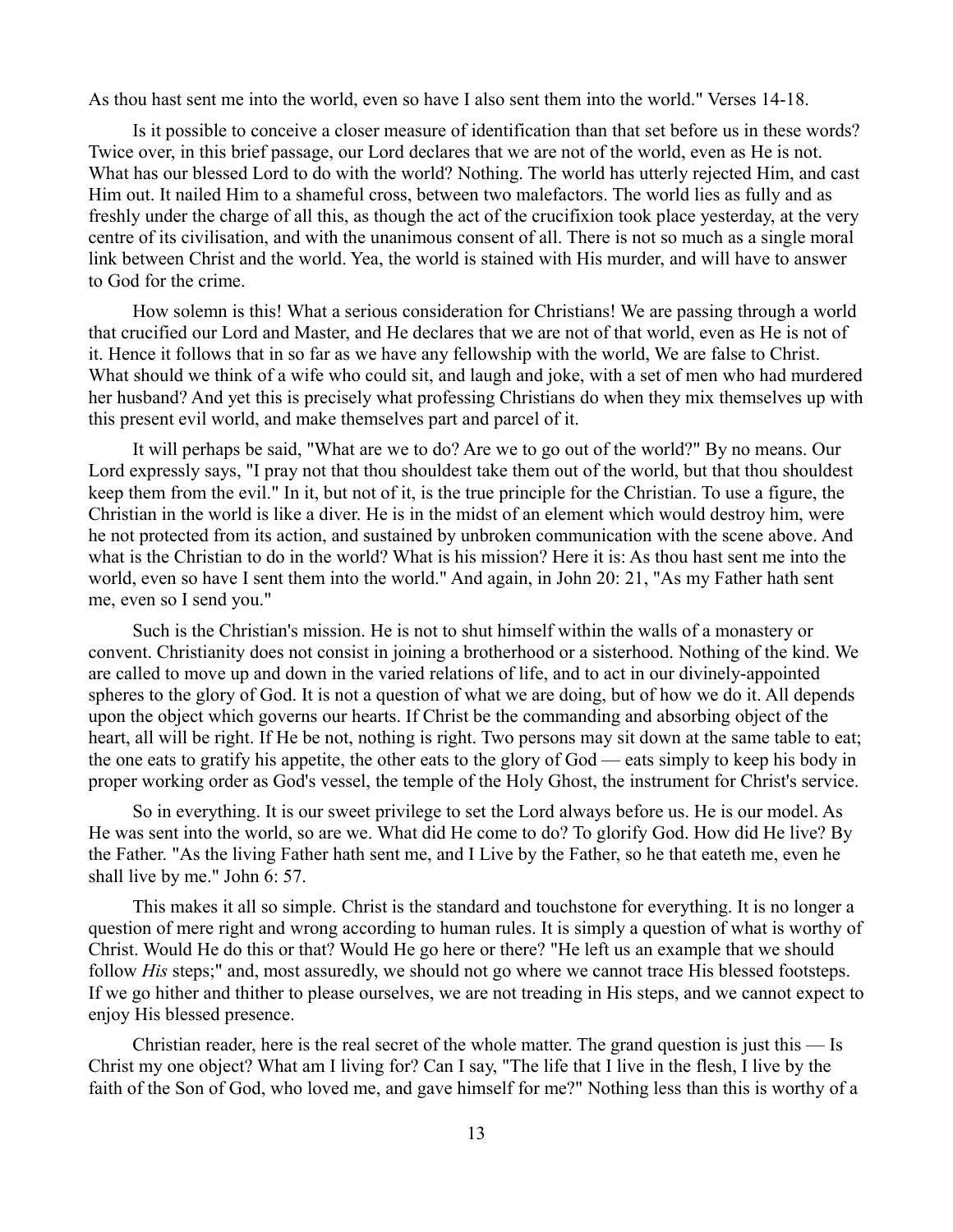Christian. It is a poor miserable thing to be content with being saved, and then to go on with the world, and live for self-pleasing and self-interest — to accept salvation as the fruit of Christ's toil and passion, and then live at a distance from Himself. What should we think of a child who only cared about the good things provided by his father's hand, and never sought his father's company — yea, preferred the company of strangers? We should justly despise him But how much more despicable is the Christian, who owes his present and his eternal all to the work of Christ, and yet is content to live at a cold distance from His blessed Person, caring not for the furtherance of His cause — the promotion of His glory!

#### PART 5.

If the reader has been enabled, through grace, to make his own of what has passed before our minds in this series of papers, he will have a perfect remedy for all uneasiness of conscience and all restlessness of heart. The work of Christ, if only it be laid hold of by an artless faith, must, of blessed necessity, meet the former; and the Person of Christ, if only He be contemplated with a single eye, must perfectly meet the latter. If, therefore, we are not in the enjoyment of peace of conscience, it can only be because we are not resting on the finished work of Christ; and if the heart is not at ease, it proves that we are not satisfied with Christ Himself.

And yet, alas! how few, even of the Lord's beloved people, know either the one or the other. How rare is it to find a person in the enjoyment of true peace of conscience and rest of heart! In general, Christians are not a whit in advance of the condition of Old Testament saints. they do not know the blessedness of an accomplished redemption. They are not in the enjoyment of a purged conscience. They cannot draw nigh with a true heart, in full assurance of faith, having the heart sprinkled from an evil conscience, and the body washed with pure water. They do not apprehend the grand truth of the indwelling of the Holy Ghost, enabling them to cry, "Abba, Father." They are, as to their experience, under law. They have never really entered into the deep blessedness of being under the reign of grace. They have life. It is impossible to doubt this. They love divine things. Their tastes, their habits, their aspirations, yea, their very exercises, their conflicts, their anxieties, doubts, and fears, all go to prove the existence of divine life. They are, in a way, separated from the world, but their separation is rather negative than positive. It is more because they see the utter vanity of the world, and its inability to satisfy their hearts, than because they have found an object in Christ. They have lost their taste for the things of the world, but they have not found their place and their portion in the Son of God where He now is at the right hand of God. The things of the world cannot satisfy them, and they are not in the enjoyment of their proper heavenly standing, object, and hope; hence they are in an anomalous condition altogether; they have no certainty, no rest, no fixedness of purpose; they are not happy; they do not know their true bearings; they are neither one thing nor the other.

Is it thus with the reader? We fondly hope not. We trust he is one of those who, through infinite grace. "know the things that are freely given them of God," who know that they have passed from death unto life — that they have eternal life; who enjoy the precious witness of the Spirit; who realise their association with a risen and glorified Head in the heavens, with whom they are linked by the Holy Ghost who dwells in them; who have found their object in the Person of that blessed One whose finished work is the divine and eternal basis of their salvation and peace; and who are earnestly looking for the blessed moment when Jesus shall come to receive them to Himself, that where He is they may be also, to go no more out for ever.

This is Christianity. Nothing else deserves the name. It stands out in bold and striking contrast with the spurious religiousness of the day, which is neither pure Judaism on the one hand, nor pure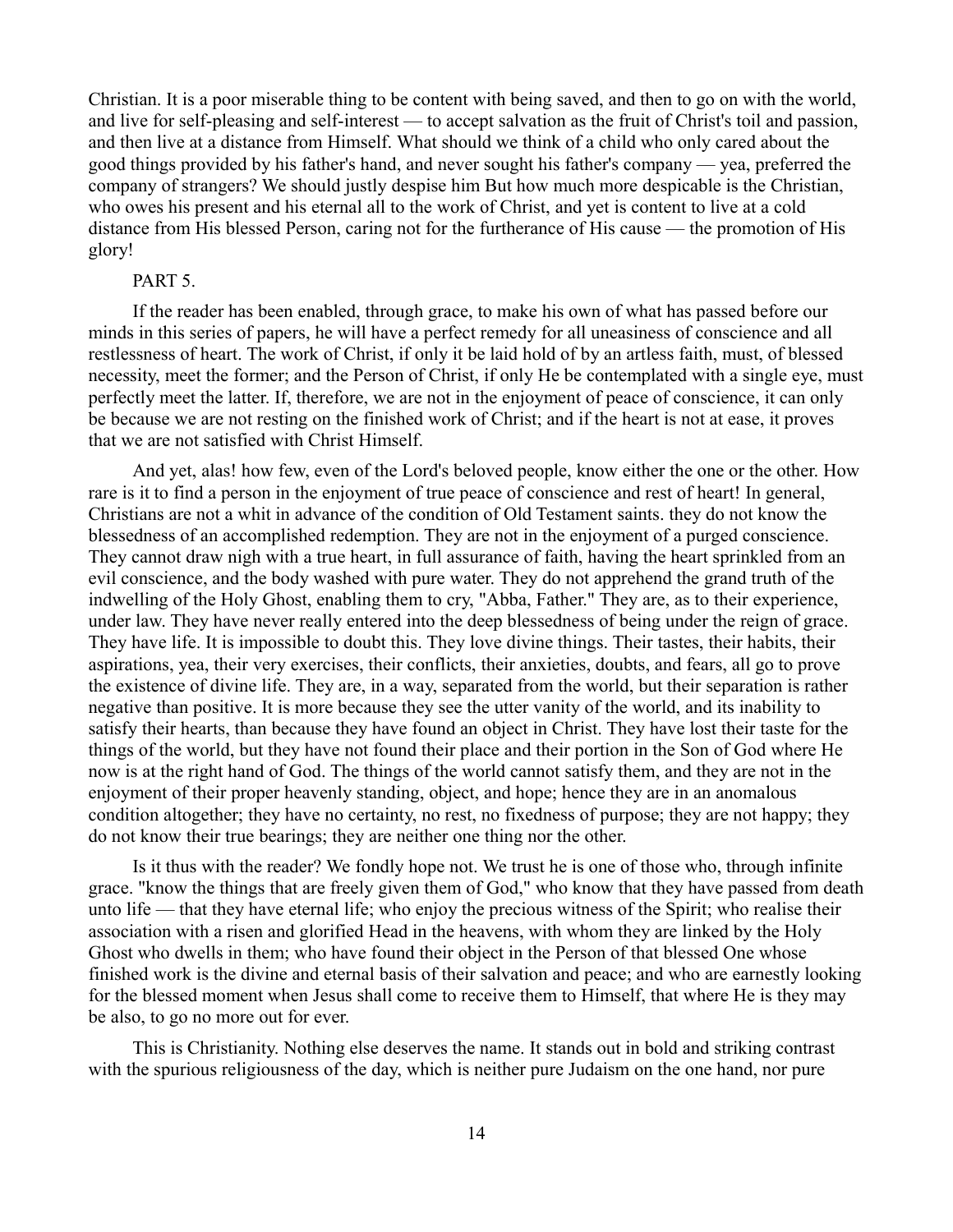Christianity on the other, but a wretched mixture, composed of some of the elements of each, which unconverted people can adopt and go on with, because it sanctions the lusts of the flesh, and allows them to enjoy the pleasures and vanities of the world to their heart's content. The arch-enemy of Christ and of souls has succeeded in producing an awful system of religion, half-Jewish, half-Christian, combining, in the most artful manner, the world and the flesh, with a certain amount of scripture so used as to destroy its moral force, and hinder its just application. In the meshes of this system souls are hopelessly entangled. Unconverted people are deceived into the notion that they are very good Christians indeed, and going on all right to heaven. And, on the other hand, the Lord's dear people are robbed of their proper place and privileges, and dragged down by the dark and depressing influence of the religious atmosphere which surrounds and almost suffocates them.

It lies not, we believe, within the compass of human language to set forth the appalling consequences of this mingling of the people of God with the people of the world in one common system of religiousness and theological belief. Its effect upon the former is to blind their eyes to the true moral glories of Christianity as set forth in the pages of the New Testament; and this to such an extent, that if any one attempts to unfold these glories to their view, he is regarded as a visionary enthusiast, or a dangerous heretic. Its effect upon the latter is to deceive them altogether as to their true condition, character, and destiny. Both classes repeat the same formularies, subscribe the same creed, say the same prayers, are members of the same community partake of the same sacrament, are, in short, ecclesiastically, theologically, religiously one.

It will, perhaps, be said in reply to all this, that our Lord, in His wonderful discourse in Matthew 13, distinctly teaches that the wheat and the tares are to grow together. Yes; but where? In the *church*? Nay; but "in the field;" and He tells us that "*the field is the world*." To confound these things is to falsify the whole Christian position, and to do away with all godly discipline in the assembly. It is to place the teaching of our Lord in Matthew 13 in opposition to the teaching of the Holy Ghost in 1 Corinthians 5.

However, we shall not pursue this subject further just now. It is far too important and too extensive to be disposed of in a brief article like the present. We may, perhaps, discuss it more fully on some future occasion. That it demands the serious consideration of the Christian reader we are most thoroughly convinced; bearing, as it does, so manifestly on the glory of Christ on the true interests of His people, on the progress of the gospel, on the integrity of Christian testimony and service, it would be quite impossible to overestimate its importance. But we must leave it for the present, and draw this paper to a close by a brief reference to the third and last branch of our subject, namely,

## THE WORD OF CHRIST AS THE ALL-SUFFICIENT GUIDE FOR OUR PATH.

If Christ's work suffices for the conscience, if His blessed Person suffices for the heart, then, most assuredly, His precious word suffices for the path. We may assert, with all possible confidence, that we possess in the divine volume of holy scripture all we can ever need, not only to meet all the exigencies of our individual path, but also the varied necessities of the church of God, in the most minute details of her history in this world.

We are quite aware that in making this assertion we lay ourselves open to much scorn and opposition, in more quarters than one. We shall be met on the one hand by the advocates of tradition, and on the other by those who contend for the supremacy of man's reason and will. But this gives us very little concern indeed. We regard the traditions of men, whether fathers, brothers, or doctors, *if presented as an authority*, as the small dust of the balance; and as to human reason, it can only be compared to a bat in the sunshine, dazzled by the brightness, and blindly dashing itself against objects